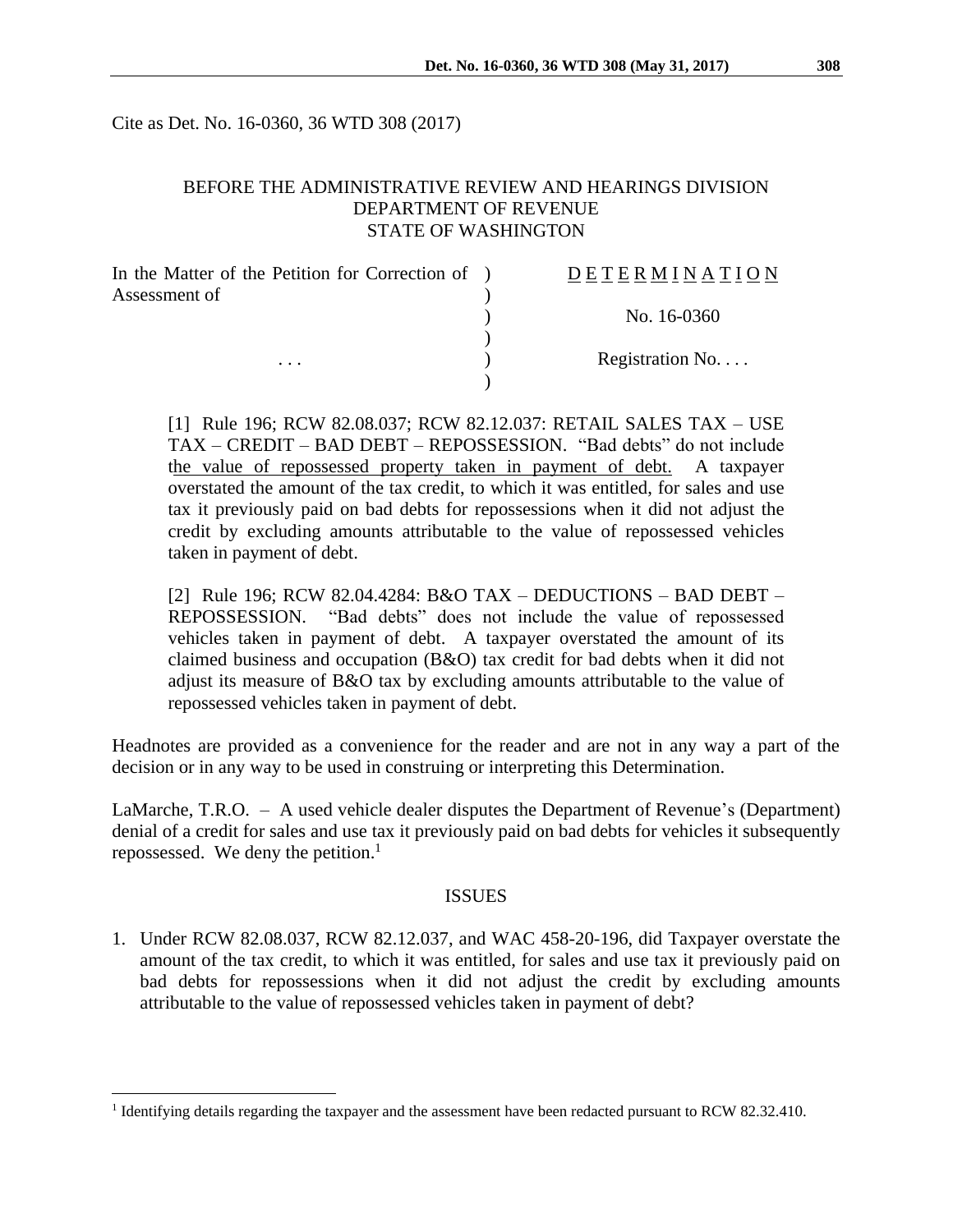2. Under RCW 82.04.4284 and WAC 458-20-196, is Taxpayer entitled to a deduction from its measure of B&O tax for bad debts associated with vehicles it subsequently repossessed when it did not adjust its measure of B&O tax to exclude the value of the repossessed vehicles?

#### FINDINGS OF FACT

[Taxpayer] is a Washington limited liability company that owns and operates a used vehicle dealership that primarily makes retail sales of used automobiles and light trucks. The Audit Division (Audit) of the Department audited Taxpayer's business activities for the period of January 1, 2011, through June 30, 2015 (Audit Period). The Department issued an assessment for the Audit Period on October 29, 2015, Document No. . . . , totaling  $\$\ldots$$ , which comprised  $\$$ . . . in retail sales tax, \$ . . . in retailing B&O tax, \$ . . . in service and other activities B&O tax, \$ . . . in motor vehicle tax, and \$ . . . in interest. Taxpayer timely filed a petition for correction with regard to certain disallowed bad debt deductions for repossessed vehicles.

Taxpayer provided sales jackets for transactions occurring during the Audit Period, except for tax year 2011. However, Audit found that Taxpayer's records were often incomplete or missing, and were not well-organized. Taxpayer stated that it was unable to provide electronic records, and indicated that Taxpayer had suffered a loss from fire or theft and was unable to produce printed reports for some portions of the Audit Period.

Because of the issues with Taxpayer's records, time constraints, and the volume of records, Audit and Taxpayer agreed that the Department would use a test period to verify the bad debt deductions Taxpayer previously reported under the retailing and retail sales tax classifications. Audit's adjustments to retail sales tax are on Schedule 3, with Workpaper B, of the Audit Report. Schedule 4, with Schedule 3 and Workpaper B, asserts the motor vehicle sales/leases tax on the projected value of the disallowed bad debt deductions.

All bad debt deductions at issue were associated with repossessed vehicles. When customers of Taxpayer's in-house financing program failed to meet the terms of their contracts, Taxpayer repossessed the vehicles, wrote off the remaining balance due on the financed amount, and usually resold the vehicles. During the Audit Period, Taxpayer reported bad debt deductions using the amount it identified as "Charge Off Now" on its monthly Repossession Worksheet reports. The Charge Off Now amount was invariably the same as the balance due on the defaulted loans at the time of repossession. However, Taxpayer did not exclude the value of the repossessed property from its calculation of its bad debt deductions. At the telephone hearing, Taxpayer asserted that by calculating bad debt deductions this way, it recovers all of the amounts of retail sales tax it originally paid on the sales.

The total dollar amount of the bad debt deduction errors, detailed on Workpaper B, was stated as a percentage of the total dollar amount of Taxpayer's reported bad debt deductions for the tested period. Audit applied this percentage to the total dollar amount of Taxpayer's reported bad debt deductions to estimate the amount of tax liability.

Taxpayer included with its petition for correction a worksheet entitled "Workpaper Test/Review Retailing/Retail Sales Bad Debt Deductions for February and May 2015" (Taxpayer Worksheet).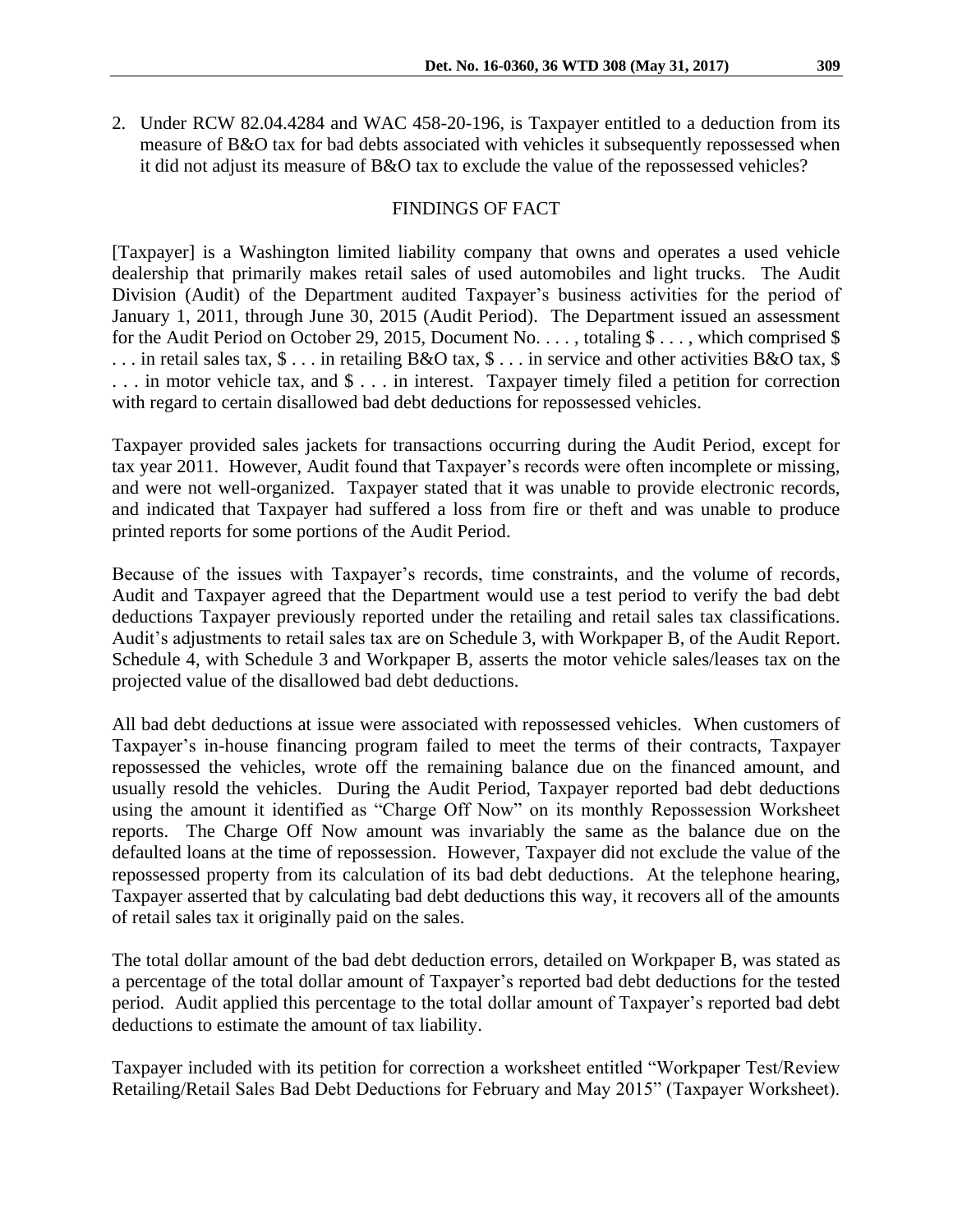The Taxpayer Worksheet has columns for vehicle Stock Number, Reporting Period, Charge-Off Date, Customer, Principal Balance Due Upon Repo, Total Fees, Licenses/Tax, and Bad Debt Remainder. These are followed by columns for Retail Sales Deduction Reported, Retail Sales Error Amount, and Sales Tax Adjustment Based on Resale Sales Price. Using the data on its worksheet, Taxpayer calculated a test percentage of approximately 9.3 to 9.4 percent, and applied these rates to \$ . . . , which represents the total amount of reported bad debt deductions. Taxpayer asserts that its calculation, which totals \$ . . . , is the more accurate estimate of its tax liability with respect to its bad debt deductions.

Audit responded to Taxpayer's petition for correction, stating that Taxpayer uses an incorrect method on the Taxpayer Worksheet to calculate the amount of allowable deductions. Audit points out that Taxpayer uses the fair market value (FMV) of the repossessed property at the time of repossession, which is the same amount it lists as the principal balance due upon repossession. Then, Audit states, Taxpayer deducts from the FMV the fees, licenses, and taxes collected on the original sale, and compares the result (which Taxpayer denotes the "bad debt remainder") to the deduction amounts reported on Taxpayer's tax returns for the vehicles in the test period. Taxpayer's error, asserts Audit, is that its calculation does not take recoveries, i.e., the value of the repossessed property, into account, which overstates the allowable bad debt deduction.

## ANALYSIS

# **1. Retail Sales Tax**

RCW 82.08.037 provides expressly that a credit or refund for sales taxes paid on bad debts does not include repossessed property. Specifically, RCW 82.08.037 provides:

(1) A seller is entitled to a credit or refund for sales taxes previously paid on bad debts, as that term is used in 26 U.S.C. Sec. 166, as amended or renumbered as of January 1, 2003.

(2) For purposes of this section, "bad debts" does not include:

(a) Amounts due on property that remains in the possession of the seller until the full purchase price is paid;

(b) Expenses incurred in attempting to collect debt;

[(c) Debts sold or assigned by the seller to third parties, where the third party is without recourse against the seller; and

(d)] Repossessed property.

(3) If a credit or refund of sales tax is taken for a bad debt and the debt is subsequently collected in whole or in part, the tax on the amount collected must be paid and reported on the return filed for the period in which the collection is made.

(4) Payments on a previously claimed bad debt are applied first proportionally to the taxable price of the property or service and the sales or use tax thereon, and secondly to interest, service charges, and any other charges.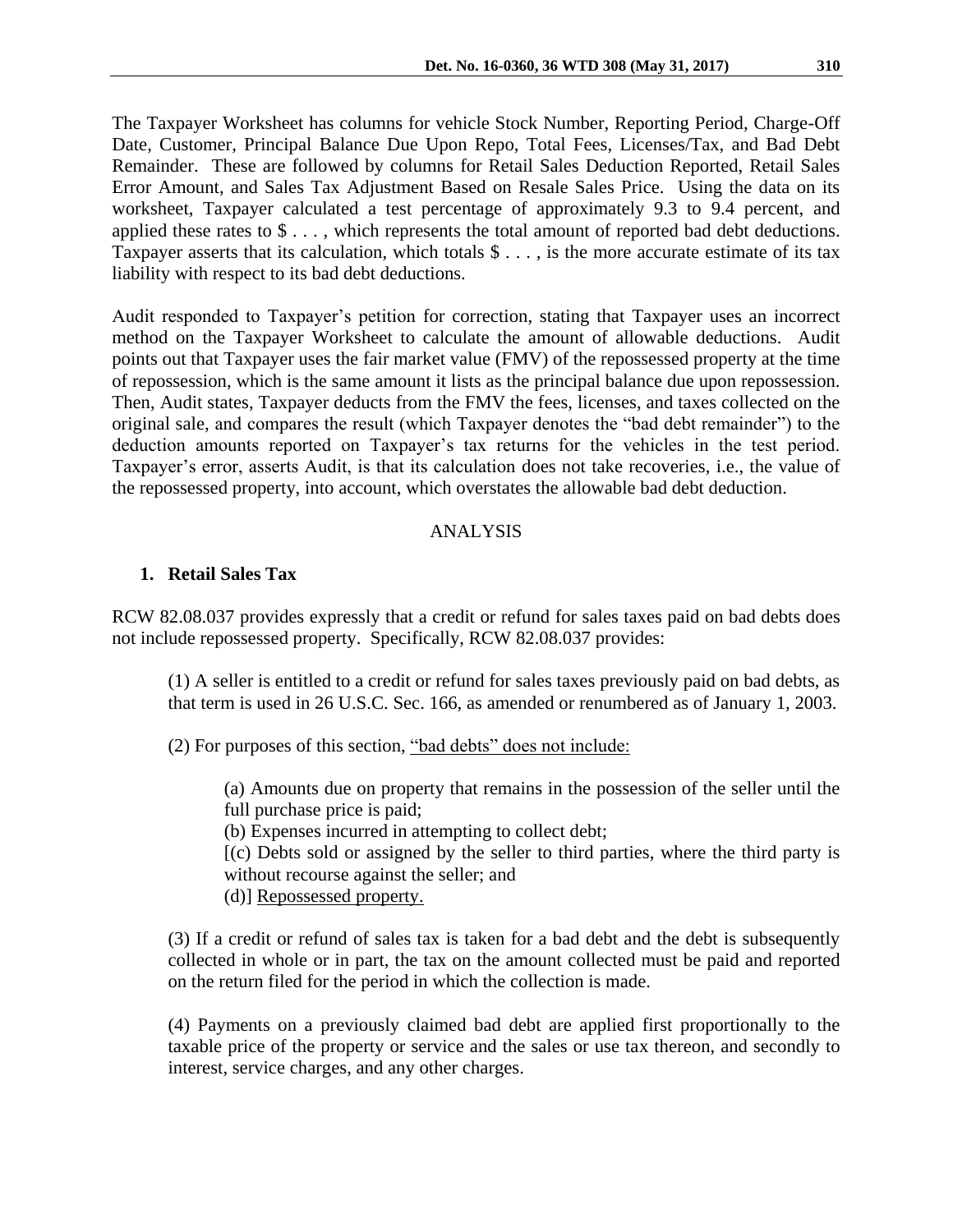RCW 82.08.037 (2010) (emphasis added).<sup>2</sup>

It is undisputed that, during the Audit Period, Taxpayer claimed credit for retail sales tax paid on the outstanding balance of loans in default, with no reduction for the value of vehicles that Taxpayer repossessed in payment of the associated loans.

WAC 458-20-196 (Rule 196) is the Department's rule that addresses the bad debt tax credit and deduction. The relevant provisions of WAC 458-20-196 read as follows:

### (2) **Retail sales and use tax.**

 (a) **General rule.** Under RCW 82.08.037 and 82.12.037, sellers are entitled to a credit or refund for sales and use taxes previously paid on "bad debts" under section 166 of the Internal Revenue Code, as amended or renumbered as of January 1, 2003. Taxpayers may claim the credit or refund for the tax reporting period in which the bad debt is written off as uncollectible in the taxpayer's books and records and would be eligible for a bad debt deduction for federal income tax purposes. However, ["bad debts" do not include:]

(i) Amounts due on property that remains in the possession of the seller until the full purchase price is paid;

(ii) Expenses incurred in attempting to collect debt; and

(iii) [Debts sold or assigned by the seller to third parties, where the third party is without recourse against the seller (see (c) of this subsection for additional information about this restriction); and

(iv) The value of repossessed property taken in payment of debt.]

 (b) **Recoveries.** If a taxpayer takes a credit or refund for sales or use taxes paid on a bad debt and later collects some or all of the debt, the amount of sales or use tax recovered must be repaid in the tax-reporting period during which collection was made. The amount of tax that must be repaid is determined by applying the recovered amount first proportionally to the taxable price of the property or service and the sales or use tax thereon and secondly to any interest, service charges, and any other charges.

Rule 196(2)(a) and (b) (emphasis added).

 $\overline{a}$ 

Here, when Taxpayer calculated the amount of its bad debt deduction, it used the entire balance remaining due on the accounts after it repossessed the associated vehicles, without excluding the value of those vehicles. Therefore, it failed to meet the requirements of RCW 82.08.037(2) and Rule 196(2)(a). *See, e.g.,* Det. No. 10-0201, 31 WTD 43 (2012). We conclude that Audit properly reduced Taxpayer's credit for sales taxes previously paid on bad debts by the value of the repossessed property.

 $2$  RCW 82.12.037 has identical language with respect to use tax. For simplicity, we refer to the retail sales tax provisions of RCW 82.08.037 in our discussion, with the understanding that our discussion and conclusions therein apply equally to use tax.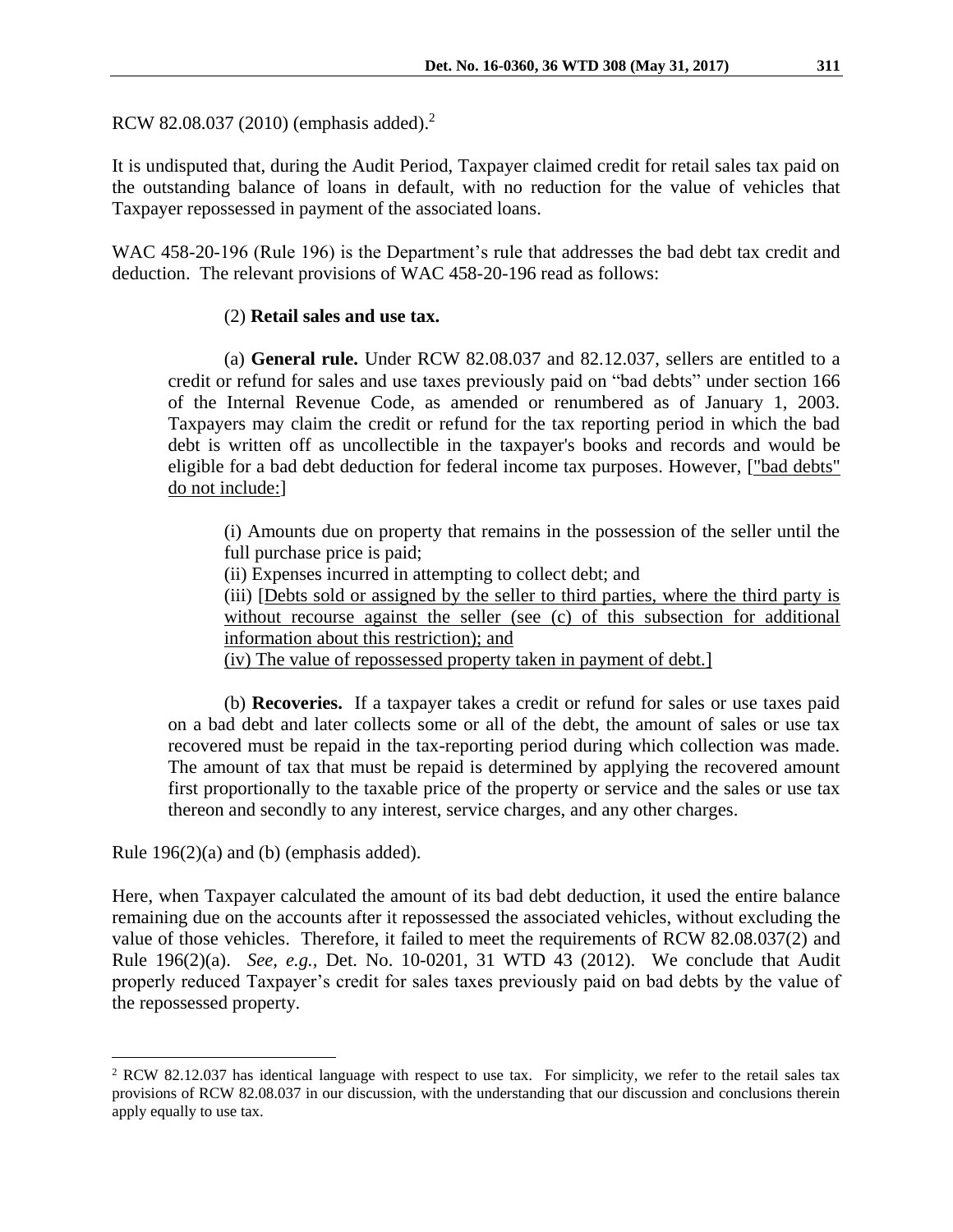Taxpayer argues that Rule 196(9)(e)(ii) supports its position that it should be allowed to take a sales tax credit on the full amount of the balance due at the time of repossession. Rule 196(9)(e) states, as follows:

**Scenario 5.** Phil sells a car at retail for \$1000, and charges Robin an additional \$50 for license and registration fees.

(i) Trade-in accepted. Phil accepts trade-in property with a value of \$500 in which Robin has \$300 of equity. Phil properly bills Robin for \$40 of sales tax for a total of \$1090 owed to Phil by Robin. No payment other than the trade-in is received by Phil at the time of sale.

(ii) Bad debt. Eight months later, no payment has been received by Phil. Phil is entitled to claim a bad debt deduction on the federal income tax return. The equity in the trade-in is equivalent to a payment received at the time of purchase, reducing the balance remaining on the initial sale to \$790, or \$1090 - \$300. Phil is entitled to claim a sales tax credit or refund of \$29, or \$790 x (\$40/\$1090) of sales tax, and a deduction of \$725, or \$790 x (\$1000/\$1090) under the retailing B&O tax classification, exclusive of any deduction for accrued interest.

(iii) Recoveries. Six months after that, Phil receives a \$200 payment from Robin. Recoveries must be allocated first proportionally to the taxable price (the measure of the sales tax) and sales tax thereon, and secondly to other charges. B&O tax consequences follow the same rules. Accordingly, Phil must report \$15, or \$200 x (\$40/\$540) in sales tax, and \$185, or \$200 x (\$500/\$540) under the retailing B&O tax classification. Additional recoveries should be applied in the same manner until the original \$29 sales tax credit is reduced to zero.

Rule 196(9)(e) (emphasis added). However, Taxpayer's reliance on the example in Rule  $196(9)(e)$ (ii) is misplaced. The facts in Rule  $196(9)(e)$ (ii) are distinguishable from the facts here, because that example does not include a repossession. In the case of a defaulted debt and a subsequent repossession, Taxpayer should look to Rule 196(9)(e)(iii) as well, which shows how recoveries, including repossessions, should be treated.

Taxpayer stated at the hearing that by disallowing a tax deduction based on the full amount of the balance due, the Taxpayer would not be able to offset all of the sales tax it paid on behalf of the defaulting customer. That might be true in some instances; however, Workpaper B of the Audit Report indicates that many of the repossessed vehicles were ultimately sold for amounts substantially more than the amount of debt remaining on them at the time of repossession. Moreover, the statute is clear on its face, and indicates that the term "bad debts" excludes repossessed property. RCW 82.08.037(2)(d).

# **2. B&O Tax**

RCW 82.04.4284 also provides expressly that the amount of bad debt deductible from the measure of B&O tax must *not* include the value of the repossessed property. The statute states, as follows: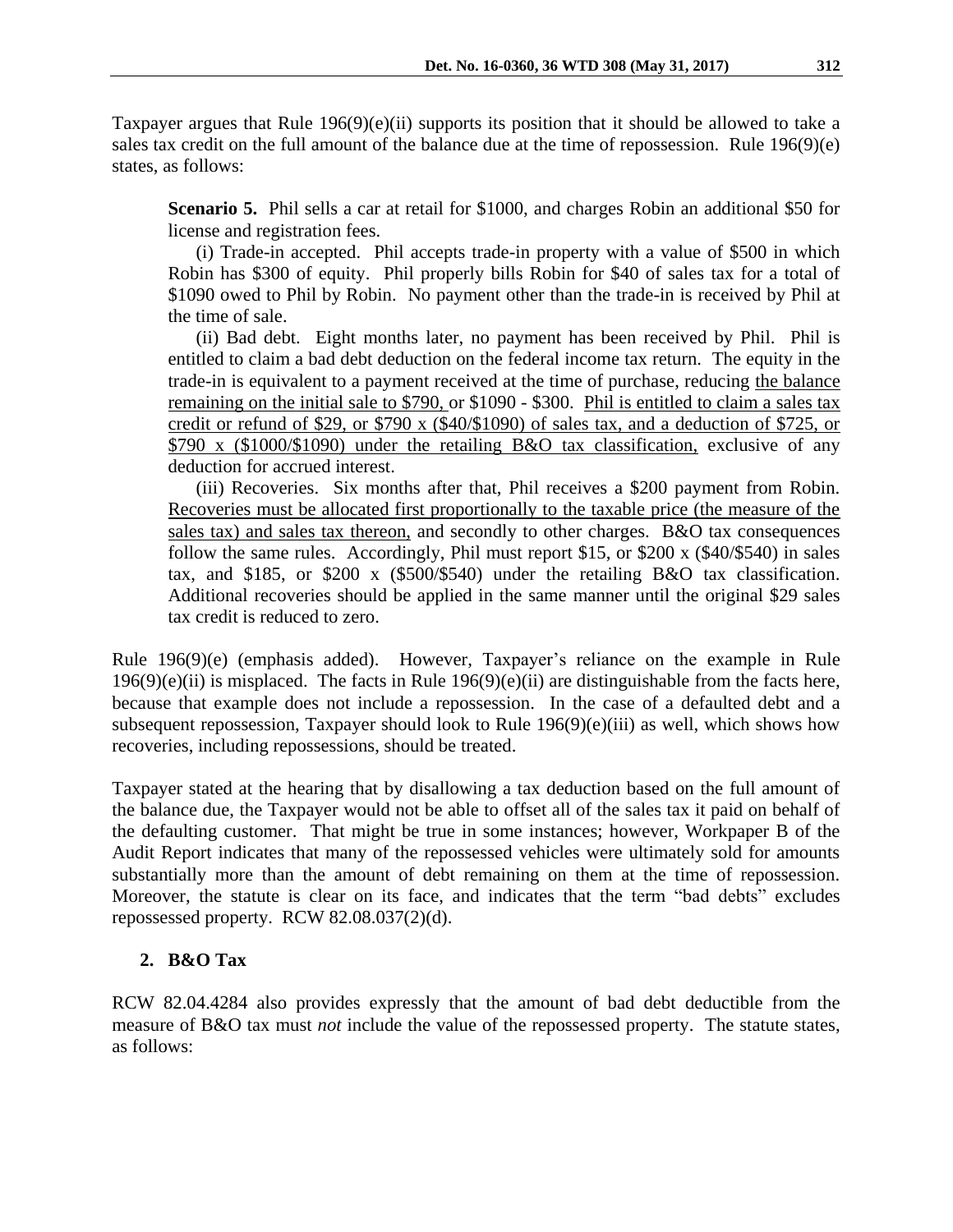(1) In computing tax there may be deducted from the measure of tax bad debts, as that term is used in 26 U.S.C. Sec. 166, as amended or renumbered as of January 1, 2003, on which tax was previously paid.

(2) For purposes of this section, "bad debts" do not include:

(a) Amounts due on property that remains in the possession of the seller until the full purchase price is paid;

(b) Expenses incurred in attempting to collect debt;

(c) Sales or use taxes payable to a seller; and

(d) Repossessed property.

(3) If a deduction is taken for a bad debt and the debt is subsequently collected in whole or in part, the tax on the amount collected must be paid and reported on the return filed for the period in which the collection is made.

(4) Payments on a previously claimed bad debt must be applied under RCW 82.08.037(4) and 82.12.037, according to such rules as the department may prescribe.

RCW 82.04.4284 (emphasis added). Again, there is no dispute that Taxpayer deducted from the measure of its B&O tax the outstanding balance of loans in default, with no reduction for the value of vehicles that Taxpayer subsequently repossessed.

With respect to the B&O tax treatment of repossessed property, Rule 196 provides:

#### (3) **Business and occupation tax.**

 (a) **General rule.** Under RCW 82.04.4284, taxpayers may deduct from the measure of B&O tax "bad debts" under section 166 of the Internal Revenue Code, as amended or renumbered as of January 1, 2003, on which tax was previously paid. Taxpayers may claim the deduction for the tax reporting period in which the bad debt is written off as uncollectible in the taxpayer's books and records and would be eligible for a bad debt deduction for federal income tax purposes. However, the amount of the deduction must be adjusted to exclude amounts attributable to:

- (i) Amounts due on property that remains in the possession of the seller until the full purchase price is paid;
- (ii) Sales or use taxes payable to a seller;
- (iii) Expenses incurred in attempting to collect debt; and
- (iv) The value of repossessed property taken in payment of debt.

 (b) **Recoveries.** Recoveries received by a taxpayer after a bad debt is claimed are applied under the rules described in subsection (2)(b) of this section if the transaction involved is a retail sale. The amount attributable to "taxable price" is reported under the retailing B&O tax classification. If the recovery of debt is not related to a retail sale, recovered amount is applied proportionally against the components of the debt (e.g., interest and principal remaining on a wholesale sale).